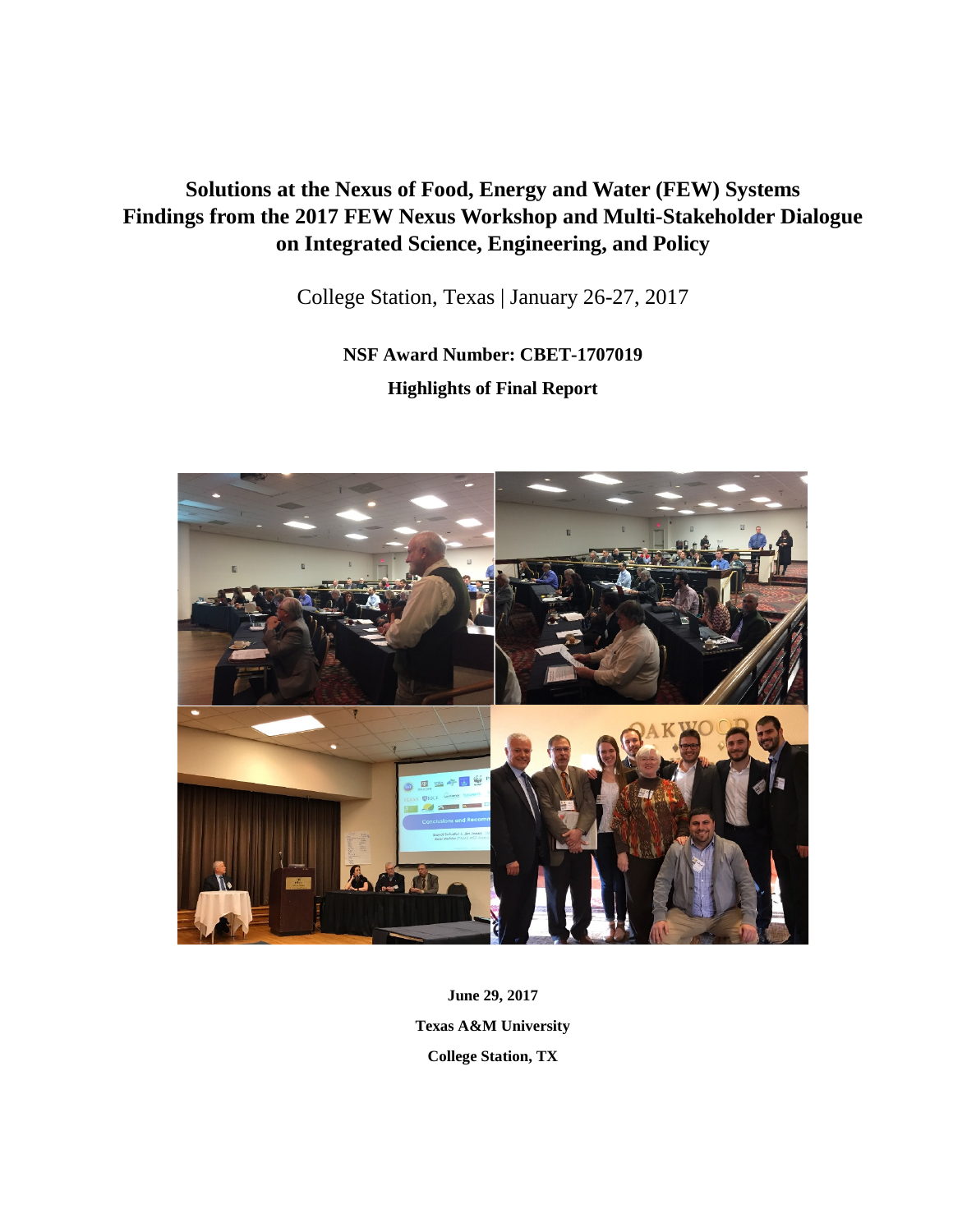

## **FEW Nexus Workshop on Integrated Science, Engineering, and Policy: A Multi Stakeholder Dialogue** College Station, Texas | January 26-27, 2017

# **1.0 Executive Summary**

Our national and global communities face huge challenges in securing access to the primary resources of water, energy, and food. These insecurities are fueled by changing climate, population, and demographics. The resources are highly interlinked at multiple scales, such that managing and integrating our responses to the interactions and interdependencies of food, water and energy (FEW) systems is increasingly part of the public consciousness. The long term sustainability of these systems requires holistic, systems level solutions that integrate across scales and disciplines, and that provide a platform for combining deeper knowledge of this complex system of systems with appropriate technological, policy, and human behavioral perceptions. The Food–Energy-Water (FEW) Nexus offers such platform. The platform is progressing rapidly to design and offer solutions that rely upon the integration of science, engineering and policy and that incorporate knowledgetowards-action, new technologies, planning, policy, behavioral adaptation, and finance pathways.

Urban growth, migration, resource constraints, changing climate, and multiple additional factors bring these challenges to the fore. Yet, the science, engineering and policy communities must grapple with challenging questions regarding what can be or should be done; how rapidly; in what order. Just how to mold FEW nexus policy in order to help achieve sustainability and resilience goals was the focus of a high level meeting in which leading experts working in FEW fields, their policy and governance, and the data collection and modeling of these, were assembled. The assembly addressed **new research and data collection approaches for enhancing research that is capable of modeling and monitoring the processes associated with resilience, vulnerability, climate change, and risk reduction. Among its primary outcomes will be development of a conceptual framework to address these issues effectively.**

The NSF *FEW Nexus Workshop on Integrated Science, Engineering, and Policy: a Multi Stakeholder Dialogue Symposium***,** took place January 26-27, 2017 in College Station, Texas. A local organizing committee worked with representatives of the larger scientific committee (see appendices III and IV for a complete list). In all, the workshop included 125 scientists and professionals from the private and industrial sectors, government agencies, civil society, national laboratories, and more than 30 research and educational institutions. Portions of the meeting were live broadcast, to include participation globally. Each of two days began with plenary sessions and panel discussions that were followed by break outs focused on specific relevant topics. Following the sessions, participants reunited for a closing plenary each day and an evening reception and two lunches offered informal networking opportunities. (See the detailed program, Appendix I.)

The workshop identified interdisciplinary research agendas for engineering, agriculture, geosciences, social, behavioral and economic sciences. It also called for new approaches to innovative research and data collection to enhance research that is capable of modeling and monitoring the processes associated with changes in climate, resiliency, vulnerability, risk perception and overall enhancement of sustainable management practices for primary resources. Specific discussions were organized around *10 BIG IDEAS* identified in advance and prepared as white papers to provide a springboard for addressing specific research themes in the context of the FEW Nexus interrelations and the need for transdisciplinary collaboration to address their integrated management. These white papers became the foundation of a special issue that will be published by Springer, making it available broadly to the global scientific, policy and stakeholder communities who must address nexus issues (See Appendix V for a list of white paper scopes and authors.) Follow up is planned to explore ways to encourage a community of science and practice to more effectively understand and address the FEW Nexus challenges.

The discussions focused on ways to address the many challenges posed by the interdependent FEW systems and their integrated governance and management. Also explored were the core challenges, data gaps, and potential transformative solutions associated with the FEW nexus. The essence of the current state and the gaps we face are summarized in these proceedings. [The papers will appear under the online first tab, "articles not yet assigned to an issue," at the link<https://link.springer.com/journal/volumesAndIssues/40518> until transferred to Issue 3 (on September 1, 2017)]. A synopsis of the special issue papers follows.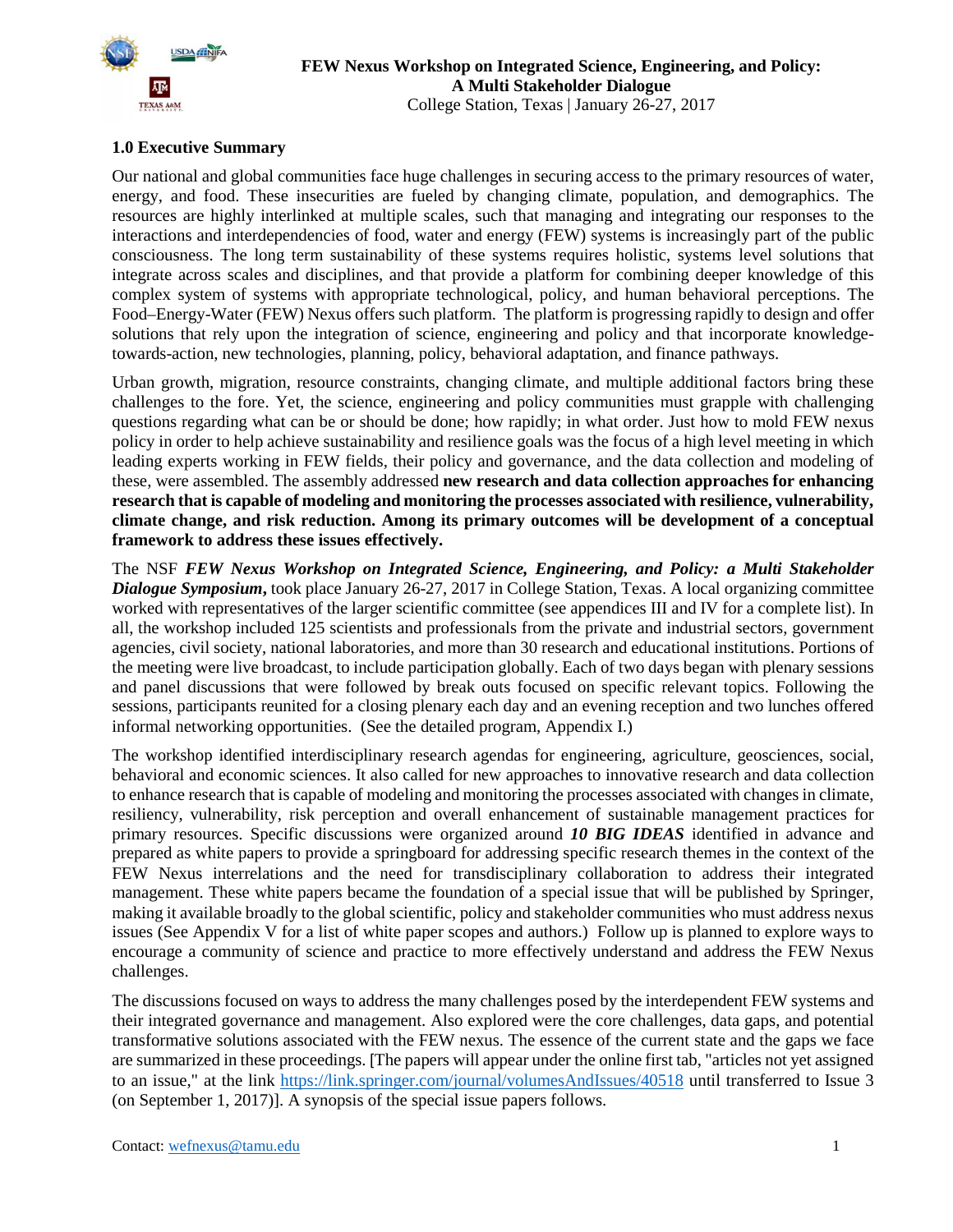# **Appendix I. Program**

**January 25:** Check in at Hilton Hotel

# **Day 1: January 26 (Ideas Day)**

*Masters of Ceremonies: Peter Saundry,* Senior Fellow, National Council for Science and the Environment & Adjunct Professor of Energy, John Hopkins University , and *J. Carl Ganter* Circle of Blue

- 8:00 Registration and coffee
- 9:00 Welcome Notes

*Glen A. Laine*, VPR, Texas A&M University

*Dimitris Lagoudas*, Sr. Assoc. Dean for Research, College of Engineering, Assoc. Vice Chancellor for Engineering, Texas A&M Engineering *Craig Nessler,* Director, Texas A&M AgriLife Research, College of Agriculture

- 9:15 Workshop Objectives *Rabi Mohtar*, Texas A&M WEF Nexus Initiative
- 9:30 Opportunities and Challenges in the FEW Nexus *JoAnn Lighty*, NSF-CBET
- 10:15 Burst Session of 10 BIG IDEAS

(Questions posted on portal to be discussed in breakout session)

- 1. Data and modeling *Bernie Engel,* Purdue
- 2. Governance, policy, and financing *Kent Portney,* Bush School, Texas A&M
- 3. Governing resources in future cities *Josh Sperling, NREL*
- 4. Tradeoffs and decision support tools *Suzanne Pierce, UT Austin*
- 5. Energy for water *Enid J. Sullivan-Graham, NM State*
- 6. Water for food *Elsa Murano*, *Borlaug Institute, Texas A&M*
- 7. Water for energy production *Ashlyn Stillwell, U IL*
- 8. Food processing and waste *Stephen Searcy, Texas A&M*
- 9. Soil Food Climate Nexus *Rattan Lal, Ohio State*
- 10. Engagement and outreach: Community Building *Jon Padgham, futurearth*
- 12:00 Networking Lunch
- 1:00 Breakout session #1: **Exploring the FEW System** 
	- 1. FEW Research Facilitator, *Noël Bakhtian,* former Senior Policy Advisor, White House Office of Science & Technology Policy
	- 2. FEW Education Facilitator, *Adel Shirmohammadi,* U Maryland
	- 3. FEW Practice: applied research, industry, policy; Facilitator, *Jamal Yagoobi*, Worcester Poly
	- 4. FEW Community Building Facilitator, *Molly Jahn*, UWI

# **Questions:**

- 1. Define target FEW system(s)
- 2. What are the key challenges
- 3. What are the solutions (immediate possibilities to leverage opportunities)
- 4. What are the key potential impacts (social, environmental, economic)
- 5. What resources are needed for implementation
- 3:00 Summary Panel from moderators of breakouts and Q/A
- 4:00 Goals for tomorrow and Closing (**Rabi Mohtar**)

# **Evening Networking Reception immediately following**, hosted by Texas A&M WEF Nexus Initiative. Welcome: *Martin Scholtz,* Executive Associate VPR, Texas A&M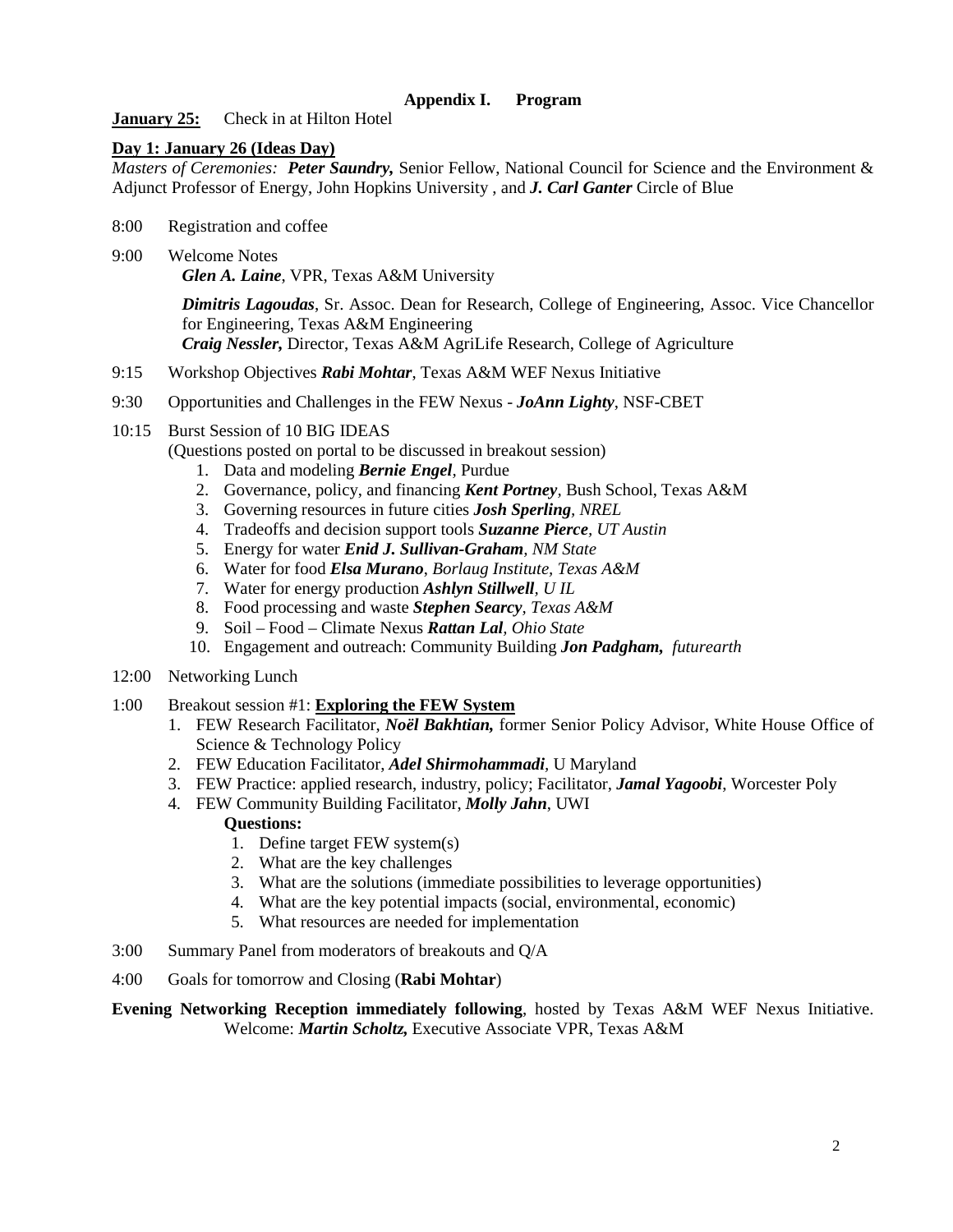# **Day 2: January 27 (Action Day)**

*Masters of Ceremonies Jack Baldauf, Geosciences, Texas A&M and J. Carl Ganter, Circle of Blue*

- 9:00 Hotspot Nexus Live **J.** *Carl Ganter, Circle of Blue*
- 9:30 Science and Policy Panel with Q/A

Moderator, *J. Carl Ganter.* Panelists: *Rattan Lal, Ohio State, John Tracy, TX Water Resource Inst., Vanessa Casado Peres, TAMU Law, Astrid Hillers, Global Environmental Facility*

## **Kickoff Questions**:

- 1. How do you characterize the state of FEW science and policy interaction nationally?
- 2. What steps should be taken to improve the science base decisions related to FEW resources?
- 3. What policy changes can improve the science and science policy coherence in FEW resources?
- 10:30 Industry and Technology Panel with Q/A

# Moderator: *Michel Boufadel,* NJIT. Panelists: *Walid Saad, VA Tech, Andrea Putman, SoAR, Gerrit Hoogenboom, UFL*

# **Kickoff Questions:**

- 1. Do we have the right incentives for innovations in the FEW system
- 2. What unique technological challenges / opportunities that FEW system exhibits?
- 3. What are the infrastructure and human capacity needed for fostering innovations in the FEW system.
- 11:30 12:00 Breakout assignments
- 12:00 Networking lunch

# 1:00 **Breakout session #2 Moving Forward: the Road map**

- a. Building on the white papers *Ali Fares*, PVAM
- b. Community of Science: RCN & e-portal *Katrina Bennett*, LANL
- c. INFEWS *Lucy M Camacho*, Texas A&M-Kingsville
- d. Belmont Forum *Rick Lawford*, Futurearth

#### **Sessions Deliverables:**

- 1. Establish targets and priorities for the theme
- 2. Develop action plan including activities, timeline, teams and role for achieving the target.
- 3. Identify resources needed for implementation
- 4. Are there other targets that should be included?
- 3:00 Panel summaries and discussions
- 4:00 Conclusions and recommendations **Brandi Schottel** and **Jim Jones,** NSF INFEWS. **Rabi Mohtar,** TAMU WEF Nexus Initiative
- 4:00 Adjournment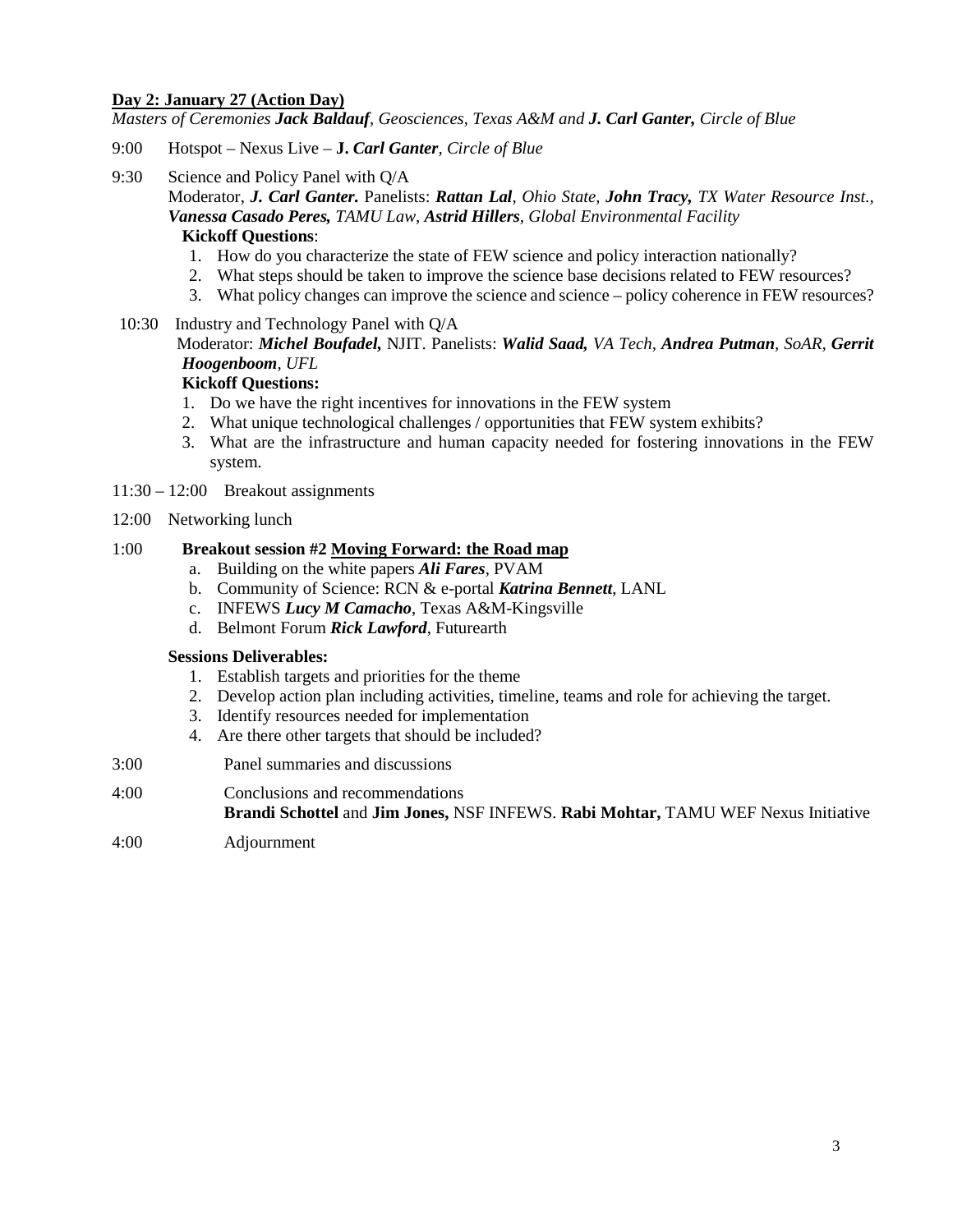#### **Appendix III. Scientific Committee**

**Monty Alger**, Pennsylvania State University **Anik Bhaduri**, Water Future Program **Manocher Dorraj**, Texas Christian University **Amr Elnashai**, Pennsylvania State University **Bernard Engel**, Purdue University **J. Carl Ganter**, Circle of Blue **Karin Krchnak**, World Wildlife Fund **Rattan Lal**, Ohio State University **Upmanu Lall**, Columbia University **Richard Lawford**, Morgan State University **Claudia Ringler**, International Food Policy Research Institute (IFPRI) Peter Saundry, Nat'l Council for Science & Environment and John Hopkins University **Kurt Schwabe**, University of California, Riverside **Shashi Shekhar**, University of Minnesota **Joshua B. Sperling**, National Renewable Energy Lab **Enid J. Sullivan Graham**, University of New Mexico

#### **Appendix IV. Organizing committee Texas A&M University**

**Jack Baldauf,** Professor, Executive Assoc. Dean, Assoc. Dean for Research, College of Geosciences **Phil Berke**, Professor, Director, Inst. of Sustainable Coastal Communities, College of Architecture **David Burnett,** Director of Technology, Global Petroleum Research Institute **Shankar Chellam,** Professor, Zachry Department of Civil Engineering **Ali Fares,** Assoc. Director for Research, Prairie View A&M University **Bruce McCarl,** Distinguished Professor of Agricultural Economics **Ari Michelsen,** Professor, Resident Director, Texas AgriLife Research & Extension Center, El Paso **Rabi Mohtar,** TEES Professor, Texas A&M WEF Nexus Initiative, Zachry Dept. of Civil Engineering, Dept. of Biological and Agricultural Engineering **Efstratios Pistikopoulos,** TEES Distinguished Research Professor, Director, Texas A&M Energy Inst. **Kent Portney,** Professor, Director, Inst. for Science, Technology and Public Policy, Bush School **Rudy Rosen,** Professor, Director, Inst. for Water Resources Science and Technology, TAMU-San Antonio **David Smith**, Extension Program Specialist, Department of Biological & Agricultural Engineering **John Tracy,** Director, Texas Water Resources Institute, Professor of Civil Engineering

**Kevin Wagner,** Deputy Director Texas Water Resources Institute, Professor of Soil and Crop Sciences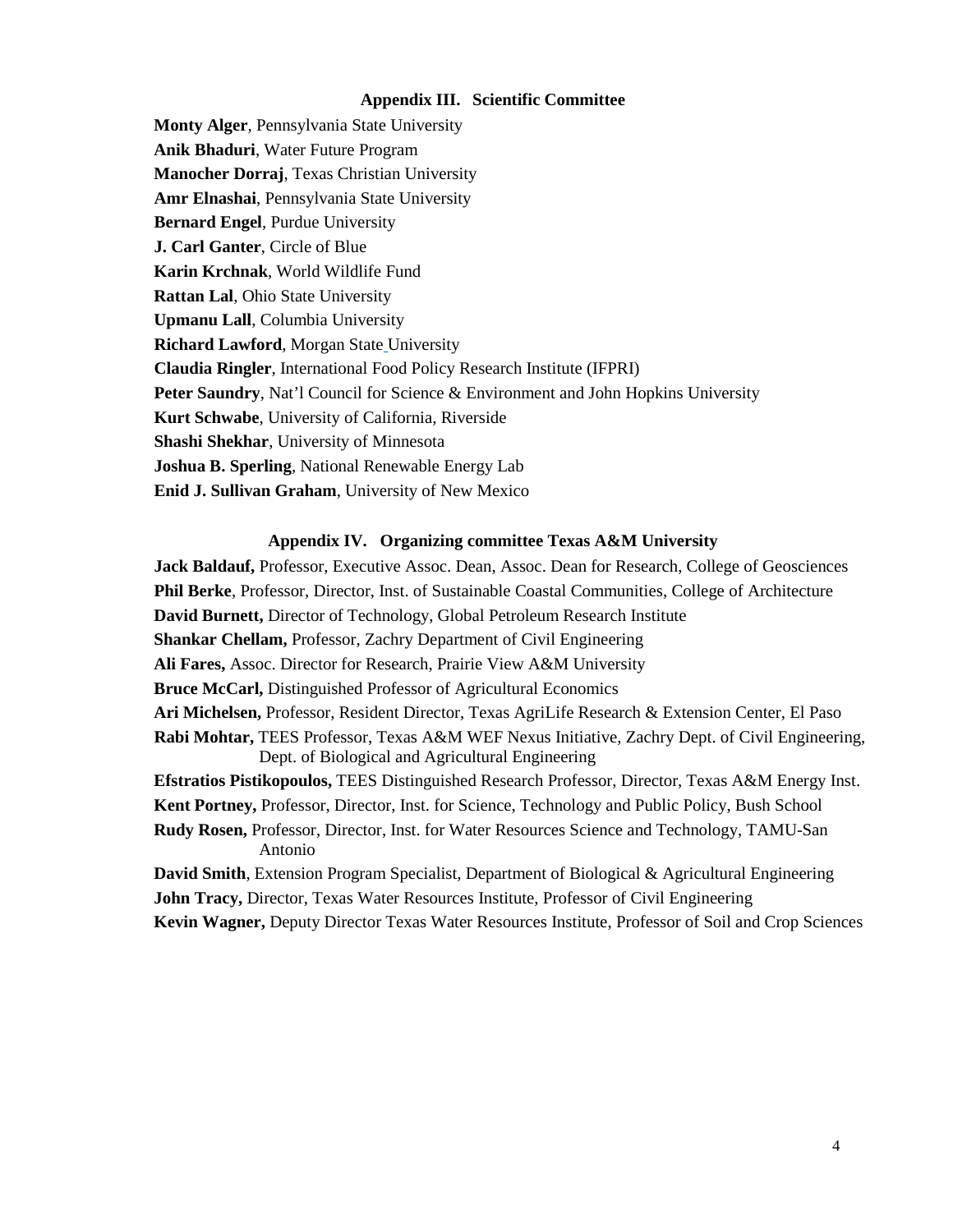## **Appendix V. White Paper Authors and Scope**

The essence of the current state and the gaps we face are summarized in this document. The white papers ( \* denotes corresponding author) are published in a Special Issue by Springer Link. This issue is accessible: <https://link.springer.com/journal/40518/4/3/page/1> .

## **1. Energy for Water and Desalination**

**Authors:** *Enid Jeri Sullivan Graham\* , Noël Bakhtian, Lucy Mar Camacho, Shankar Chellam, Ahmed Mroue, Joshua B. Sperling, Kevin Topolski, Pei Xu.* 

**Scope**: Improved efficiency; interactions in the energy, water, and industrial systems; increased availability and delivery of water for agriculture. It productively leverages connections between natural and engineered water systems.

**2. Water for Energy: Systems Integration and Analysis to Address Resource Challenges**

**Authors:** *Ashlynn S. Stillwell\* , Joshua D. Rhodes, Margaret A. Cook, Joshua B. Sperling, Tyler Hussey, Ahmed M. Mroue, David Burnett, Michael E. Webber.* 

**Scope:** Highlights the water requirements of the energy sector, and summarizes interdisciplinary research opportunities for sustainable and efficient management of water for energy.

# **3. State of the Art of Water for Food within the Nexus Framework**

**Authors:** *Sonja Loy, Jeffry Tahtouh, Clyde Munster\* , Kevin Wagner, Ali Fares, Srinivasulu Ale, Richard Vierling, Fouad Jaber, Anish Jantrainia*.

**Scope:** Reviews the state of knowledge regarding water for food within the WEF nexus framework and considering improved plant genetics; irrigation technology and practices and urban agriculture.

# **4. Governance of the Water-Energy-Food Nexus: The Conceptual and Methodological Foundations for the San Antonio Region Case Study**

**Authors:** *Kent E. Portney\* , Arnold Vedlitz, Garett Sansom, Philip Berke, Bassel T. Daher.* 

**Scope:** Focuses on providing an outline of the "governance" group's approach to conducting research on nexus issues in this case study.

# **5. Food Processing and Waste within the Nexus Framework**

**Authors:** *Jeffry Tahtouh, Elena Castell-Perez\* , Carmen Gomes, Rosana Moreira, Eric S. McLamore, Hal S. Knowles, III*

**Scope:** Presents challenges and potential solutions regarding the food manufacturing industry and waste production within the WEF nexus framework. Also considers prevention and recovery solutions to alleviate waste from food production (farm), industrial/retail (processing), and consumption.

# **6. Soil as a Basic Nexus Tool: Soils at the center of the Food Energy Water Nexus**

**Authors:** *Rattan Lal\* , Rabi Mohtar, Amjad Assi, Ram Ray, Haimanote Baybil, Molly Jahn*

**Scope:** Presents a conceptual model and discusses the role of soil as a naturally organized medium to protect global food, water, energy securities. Elaborates on the use of soil as a basic nexus tool and proposes a paradigm shift that integrates soil, creating the FEWS Nexus.

#### **7. Building a WEF Nexus Community of Practice (NCoP)**

**Authors:** *David W. Smith, Matthew Welch, Katrina E. Bennett, John Padgham, Rabi H. Mohtar\**

**Scope:** Examines the literature for common threads and attributes inherent to scientific-based communities of practice, and identifies challenges and potential solutions for building a community of scientists to address the water-energy-food nexus.

#### **8. Model Use in FEW Nexus Analysis: A Review of Issues**

**Authors***: Bruce A. McCar\* , Yingqian Yang, Kurt Schwabe, Bernard A. Engel, Alam Hossain Mondal, Claudia Ringler, Efstratios N. Pistikopoulos* **.**

**Scope:** Highlights that modeling and analysis are a necessity as the Nexus approach is about widening perspectives to unexplored levels. Describes the challenges of representing an appropriate geographic region while encompassing relevant FEW activities. Includes discussion of an integrated modelling framework for Nexus analysis in an example setting.